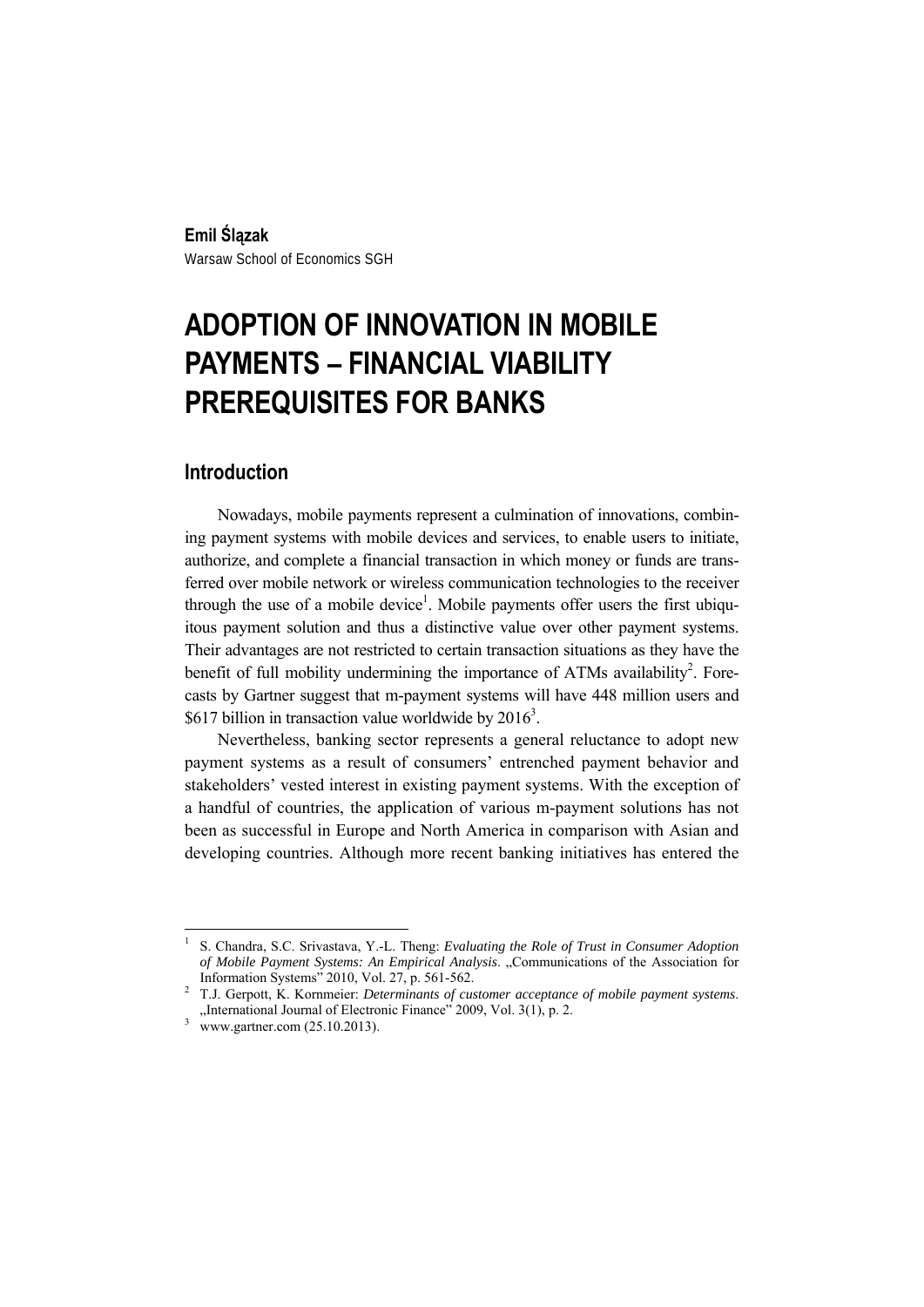period of dynamic growth (especially in case of proximity systems), mobile payments have gained very little ground in Polish non-cash payment system<sup>4</sup>.

From the banking perspective, mobile payments are still considered as a very risky market niche, which stems from the fact that current mobile ecosystem is too defragmented to work out the common standard of payments acceptable by all value-chain parties (i.e. banks, merchants, Original Equipment Manufacturers (OEMs), software providers, Mobile network operators (MNO's), mobile network operators). In case of banks the challenge of m-payments mass adoption is even more tremendous because of substantial revenue from payment cards (interchange fee) and the predominant habit of Polish consumers to use cash in everyday payments. M-payments innovations present also a threat to banks as several of the innovative payment methods reduce the predominant role that banks play in their customers' transactions. In case of non-bank supplied m-payments after funds are initially transferred from a customer's account to their device, the bank is out of the picture. It can't collect transaction fees from payments made out of the device, observe the transactions or collect data. Consequently, it loses both the revenue and the 'information value' of handling the transactions<sup>5</sup>.

The aim of this paper is to pinpoint the main prerequisites to make mpayments financially viable business case in banking strategies on the basis of the prerequisites from supply and demand-side of the market. The structure of this paper is as follows. Firstly, concepts of mobile banking and mobile payments are analyzed in order to present "chicken and egg" dilemma that refrains development of market-wide m-payment instruments. The specific business-like issues surrounding the banks' adoption of mobile payments are then discussed in the second part. The final section is the outline for market prerequisites rooted in demand-side of the market and their relevance to m-payments development. This paper explores the existing research domains from which such value propositions or business models could be drawn, and extrapolates a theoretical basis for further research in the area of mobile payments.

<sup>4</sup> Polish example are two banking initiatives aiming at setting up the market-wide standard of mpayments i.e. IKOplus as an agreement of six leading commercial banks and Bank Pekao's ef-

fort to lunch PeoPay.<br><sup>5</sup> C. Kim, M. Mirusmonov, I. Lee: An Empirical Examination of Factors Influencing the Inten*tion to use Mobile Payment.* "Computers in Human Behavior" 2010, No. 26(3), p. 315.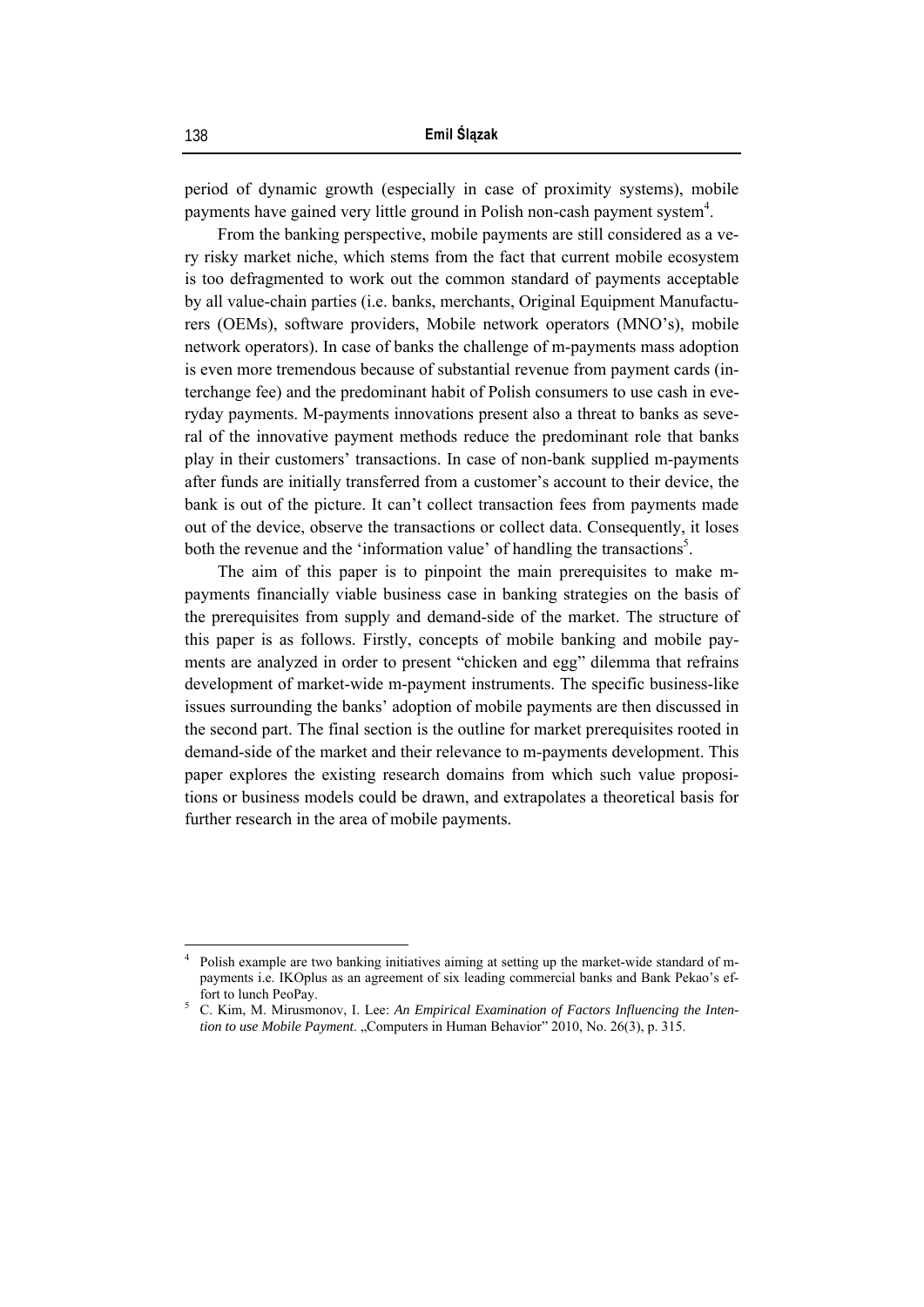## **1. The concept of mobile payments**

Mobile banking is a recent trend in distribution channels which allow consumers to use their Internet enabled mobile phone to operate their bank account. Mobile banking has been unlocked by the growing availability of smartphones and ubiquitous Internet connection. It enables users to have a constant overview of their balance and an instant access to financial services as a natural extension of online banking. As the consequence, the whole suit of contexts 'traditionally' serviced in the customer's online banking environment is transposed to the mobile channel with new value added services, among which customized mobile payments are the most challenging $6$ .

Mobile payments emerged in the 2000's, with early successes in the sale of mobile content and simple services based on SMSs. Later, mobile payments were adopted to more universal usage as an alternative for micro-payments. Consequently, mobile payment is defined as payment where a mobile device is used to initiate, authorize and confirm a transfer of value in return for goods and services<sup>7</sup>. Furthermore, the m-payments can be divided into contactless point-ofsales systems and remote Internet-based schemes. In both cases, mobile device is involved in both the initiation and confirmation of the payment and bank-based intermediation is not necessary. As compared to the mobile banking, the concept of a mobile payment is narrower in terms of financial services array but simultaneously more complex in terms of parties facilitating the payment process.

Many mobile payment solutions have been introduced so far, but most of them have failed or represents still a low penetration rate mainly because of the "chicken and egg" dilemma<sup>8</sup>. This dilemma is very representative for a number of financial innovations. In case of m-payments as emerging payment models it means that numerous merchants are needed to be on-board with a new payment solution to catch on with consumers as well, but in order to be appealing to merchants there must be a critical mass of consumers interested. It is often referred to the theory of network externalities to explain value creation in the networked

<sup>6</sup> F. Carton, J. Hedman, J. Damsgaard, K.T. Tan, J.B. McCarthy: *Framework for Mobile Payments Integration.* "Electronic Journal of Information Systems Evaluation" 2012, Vol. 15(1), p. 13.

Y.A. Au, R.J. Kauffman: *The Economics of Mobile Payments: Understanding Stakeholder Issues for an Emerging Financial Technology Application.* "Electronic Commerce Research and Applications" 2008, Vol. 7(2), p. 145-146. 8

T. Dahlberg, N. Mallat, J. Ondrus, A. Zmijewska: *Past, Present and Future of Mobile Payments Re*search: A Literature Review. "Electronic Commerce Research and Applications" 2008, Vol. 7(2), p. 165-170.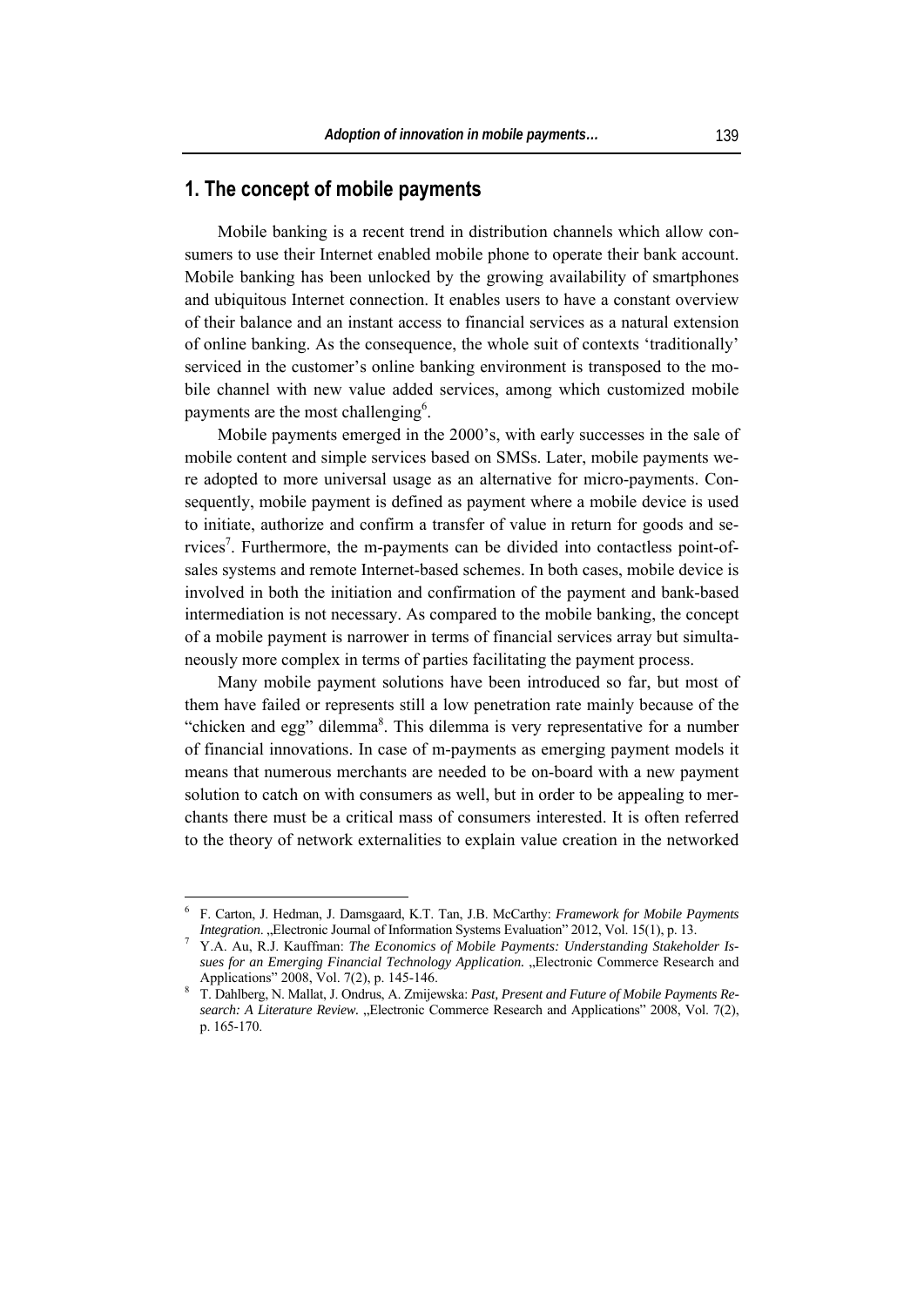economy, suggesting that the value of such services to banks and their customers will increase as the network grows<sup>9</sup>.

A number of m-payment failures stems from the fact that they have not reached critical mass of users, either payers or merchants with little standardization and technology maturity as key requirements for expansion of mobile payments<sup>10</sup>. In order to analyze m-payments in terms of viable business cases in banking strategies, the most important triggers associated with supply and demand-side of the m-payment markets should be distinguished.

# **2. Supply-side triggers for m-payments**

The mobile devices are capable of providing a bridge between the traditional and the new payment systems, supporting demand purchase and payment processes in a new innovative manner. Obviously, banks are interested in mobile payments as a new channel for payments. However from their retail point of view, they are primarily focused on protecting the market share in providing the current accounts with surrounding deposit and loan products. Mobile payments hold the allure for banks of providing full range of financial services and assisting in the ongoing battle to reduce the use of cash and its associated costs. The problem is that banks are far from controlling main triggers for successful deployment of m-payment services, the profitability of which is still very vague.

#### **2.1. Complex of mobile eco-system**

The mobile technology holds a vast commercial potential for not only banks but also a considerable number of other stakeholders including merchants, OEM's, software providers, MNO's, payment scheme owners and various payment institutions. In case of traditional credit card, payment is facilitated by banks as issuer and card companies as payment scheme operators. In the mobile eco-system (especially in proximity payments), all stakeholders play important roles in providing mobile payments to customers. A highly complex mobile eco-system is therefore major obstacle to work out the mass market standards and increase considerably the mobile payment adoption among customers and merchants.

 $9$  Y.A. Au, R.J. Kauffman: Op. cit., p. 150.

<sup>&</sup>lt;sup>10</sup> F. Carton, J. Hedman, J. Damsgaard, K.T. Tan, J.B. McCarthy: Op. cit., p. 14.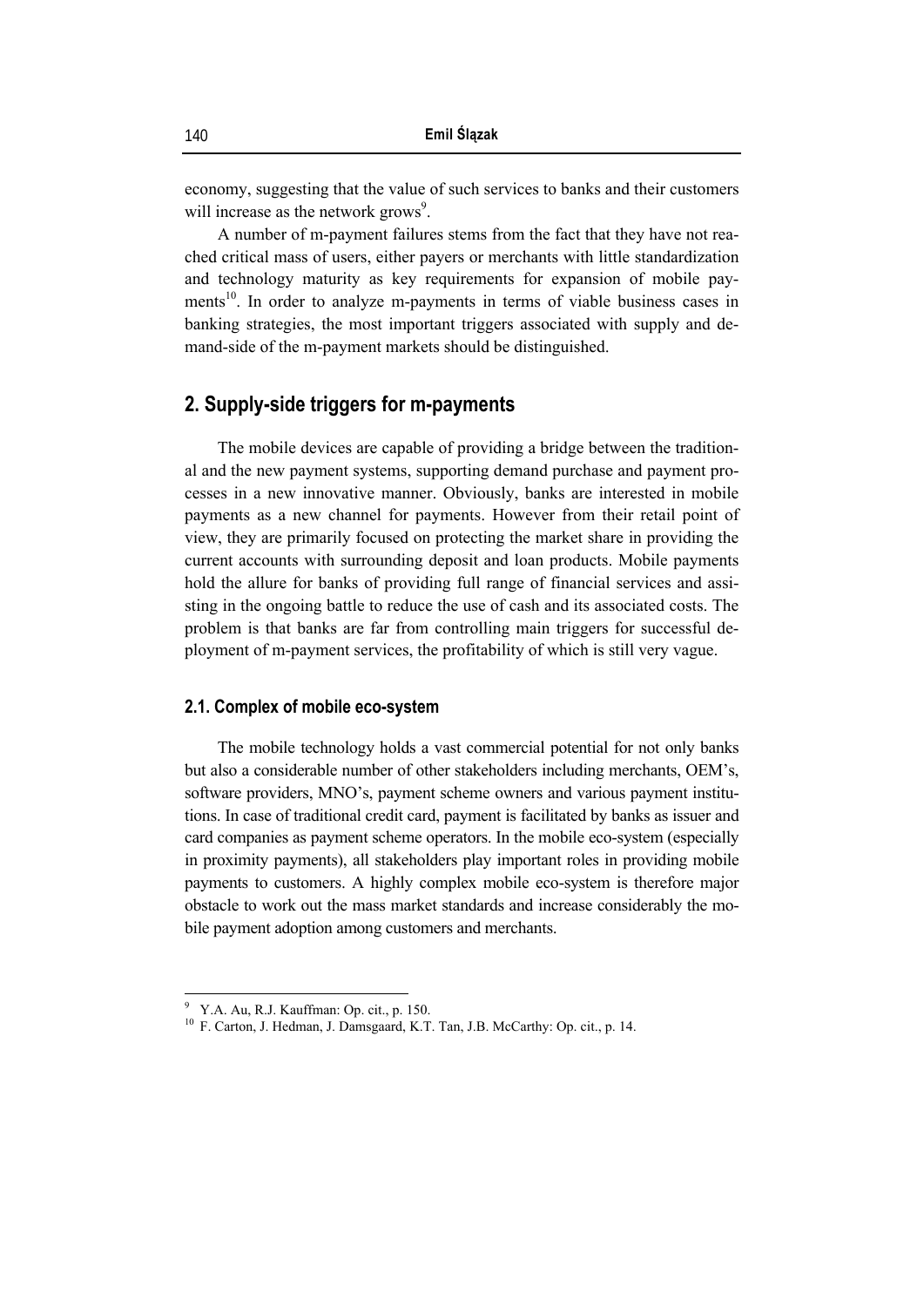To make matter worse, most underlying players in the mobile market are reluctant to change their existing business models. Banks and their customers have not reached consensus what represents a good value in terms of payment alternatives. Such a phenomenon can be also found among OEM's and software operators and device manufacturers. As the consequence, the transition processes from cash and payment cards to mobile phone driven payment is not smooth and the complexity of the m-payments value chain is a large barrier to the technology's expansion $1^1$ .

In order to move forward m-payments on the basis of real economies of scale, all these parties are under strong imperative to work together. Banks need to compete and cooperate simultaneously in order to both follow their own commercial strategies, develop the technology and create the market to its full potential. Among the new skills, banks will require the ability to venture into new areas such as co-creation of market strategies while engaging in much faster end to-end product development and increasing collaboration with outside parties. Only these banks that make progress in these areas have the potential to differentiate themselves from the competition and to gain a significant share of prospective m-payment market.

### **2.2. Merchant Deployment**

As mobile payments are relatively new, they are much less likely to be accepted by merchants than traditional payment methods, such as debit and credit cards and especially cash. On the one hand, merchant acceptance is likely to be lowest for m-payment based on dedicated technology such as NFC technology. On the other hand, their prefer technologies, which are not as dependent on willingness to invest in new equipment because m-payments can be accepted with current equipment (such as digit codes or QR codes). In latter case, the merchants must be convinced that the mobile payment method will generate enough additional revenue to outweigh the fees charged by the mobile payment provider<sup>12</sup>.

Intensive merchant deployment is crucial because consumers are more likely to adopt m-payment methods with high merchant acceptance. High merchant acceptance of a payment method makes consumers more willing to use the method and tends to encourage consumer adoption $13$ . For these reasons, it is essen-

 $11$  C. Kim, M. Mirusmonov, I. Lee: Op. cit., p. 316-319.

<sup>&</sup>lt;sup>12</sup> F. Hayashi: *Mobile Payments: What's in it for Consumers?* "Economic Review" 2012, s. 53.<br><sup>13</sup> R.J. Kauffman: *The economics of mobile payments: Understanding stakeholder issues for an* 

*Emerging Financial Technology Application*. "Electronic Commerce Research and Applications" 2008, Vol. 7(2), p. 141-144.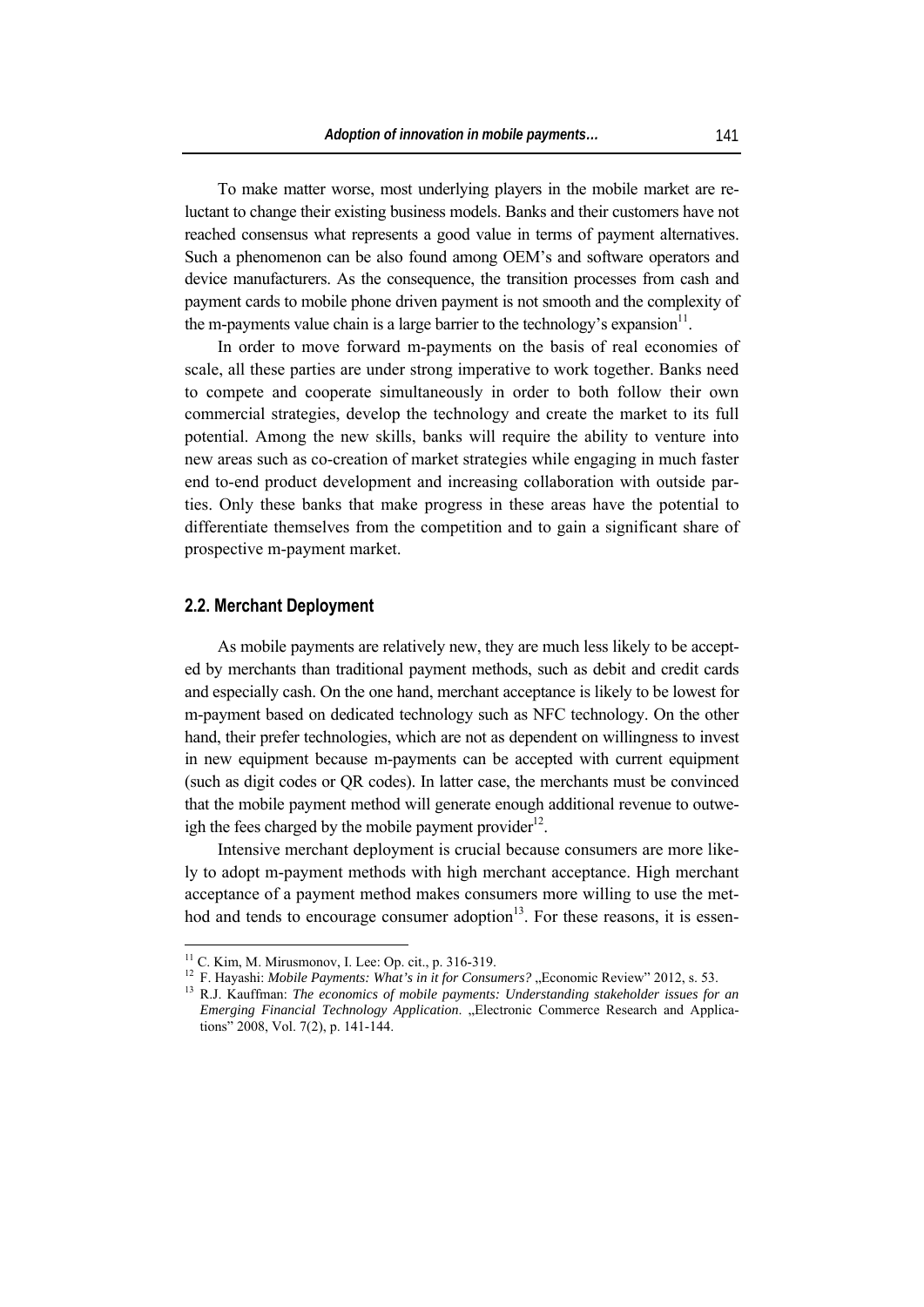tial for an innovative payment service to leverage existing infrastructure. Using what is already available, rather than developing something entirely new, helps merchants and customers understand and adapt to new products and services quicker. A new m-payment method, for example, that requires a separate account to be opened, requiring pre-funding and monitoring (pay-before systems) usually turns out to be a hurdle that many customers do not bother to overcome. Using existing infrastructure also helps the service provider optimize operational costs and reduce exception items. Mobile payments needs strong push from banks and other stakeholders in order to gain market momentum. Otherwise, merchant acceptance of contactless m-payments is likely to remain low in the near term.

#### **2.3. Costs structure**

 $\overline{a}$ 

Taking into consideration complex eco-system of mobile payments and initial phase of development, the cost issues have crucial importance for banks to ensure the large market deployment and thus viable business based on the scale effects. The cost of proper infrastructure needed for m-payments is likely to vary significantly across payments system depending on the type of used mobile technology. The lowest barriers are associated with remote payments to operate in mcommerce, where traditional methods such as credit card or account based system live up to the consumer expectations. However, much more challenging are proximity payments where relatively few POS terminals are now equipped with the technology to launch market-wide dedicated m-payment technology (such as NFC). However, it may be inappropriate to view the entire cost of upgrading POS terminals as a cost of accepting proximity payments because for example NFC-enabled POS terminals may have other valued features for merchants. For the cost reasons it is much reasonable to make use of existing payment infrastructure to accept proximity payments. In a such a solution merchants would not be needed to buy new equipment stirring the popularity of non-NFC systems<sup>14</sup>.

The ongoing costs to merchants of accepting mobile payments ought to be lower than for traditional non-cash payment methods especially in terms of fees that merchants are charged by payment providers for using the various payment instruments loaded on mobile phones (i.e. merchant service charge). The relevant cost for the merchants is the fee, net of effects of loyalty programs for accepting m-payment instruments. Consequently, the growing acceptance of mobi-

<sup>14</sup> J. Ondrus, Y. Pigneur: *An Assessment of NFC for Future Mobile Payment Systems in Management of Mobile Business.* "ICMB International Conference" 2007, p. 43.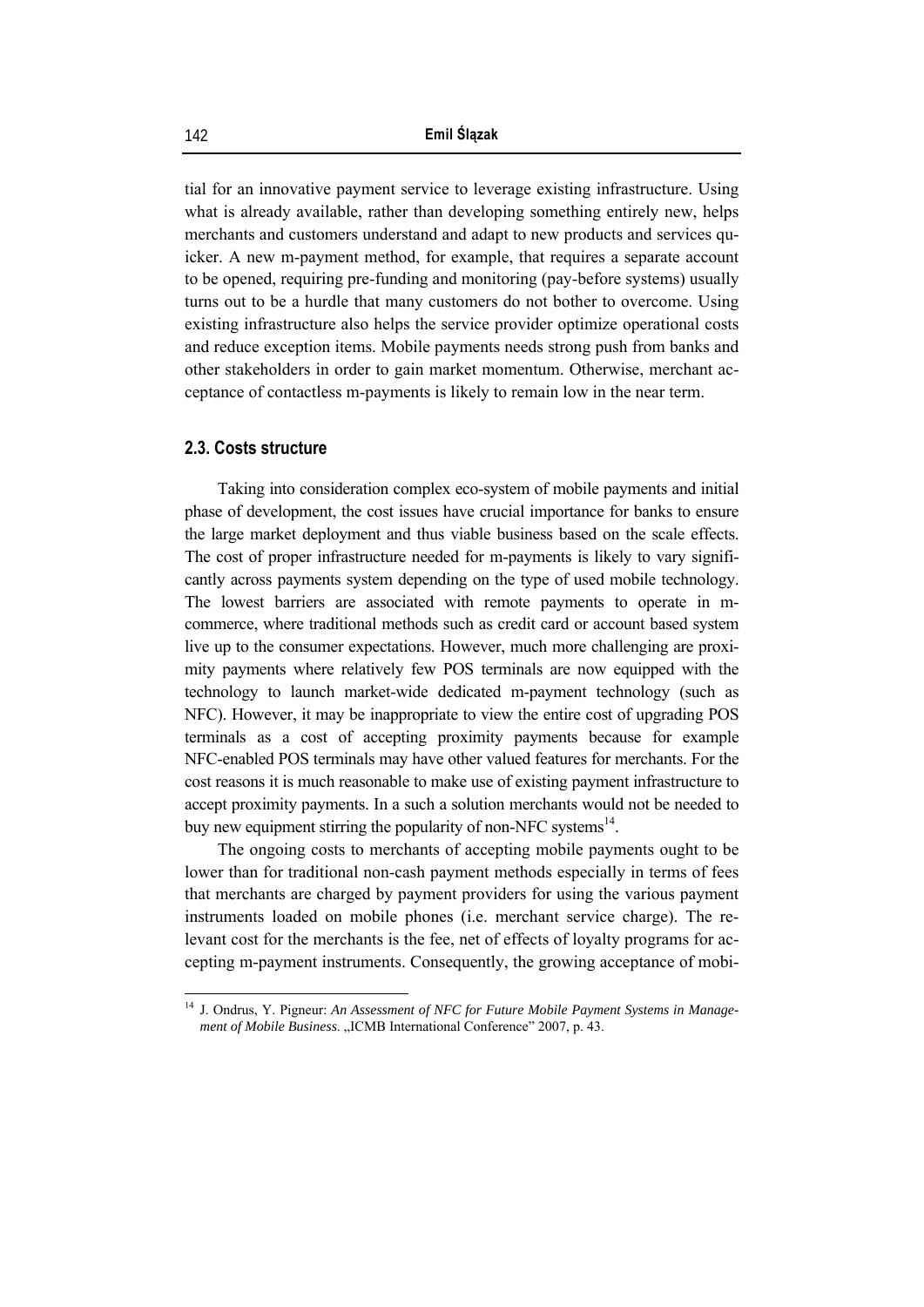le proximity payments must be supported be advantageous fees over traditional payment methods. In some cases, a merchant may be able, but unwilling to accept the m-payment method, especially when the merchant consider the fees charged by the m-payment provider to be too high or fear the payment will not be completed as promised<sup>15</sup>.

The banks' challenge of right price strategy will be even more difficult to sustain in a near future as regulatory measures are to slash interchange fee level below arbitrary set price cap. As a consequence, banks revenue from merchants fees are to decrease considerably and in case of big merchants (such as chain retailers) a flat zero interchange fee in m-payments will not be a rare exception.

## **3. Demand-side triggers for m-payments**

Research suggest that the high failure rate of mobile payment solutions is linked to their inability to provide the right value proposition to customers<sup>16</sup>. Banks promote payment instruments that earn them most revenue, but these tend to be centralized and thus inconvenient. Customers have little choice in selecting payment instruments, but are being seduced by the control and convenience of on-line and mobile payment solutions, which provide flexibility and convenience. Until a solid value proposition emerges that combines value for both banks and customers, the innovation in terms of bank m-payment solutions will remain sporadic and piecemeal.

## **3.1. Convenience**

Payers habits are notoriously difficult to change so it is challenging to assume that they change their regular method of payment simply because something innovative and better has come up. A m-payment service needs to have a highly attractive and compelling value proposition for consumers to make it worth their while to learn or adapt to something new<sup>17</sup>.

Mobile payments are likely be more convenient than traditional payment methods in terms of portability. A mobile device eliminates the inconvenience of

 $15$  F. Hayashi: Op. cit., p. 55.

<sup>&</sup>lt;sup>16</sup> J. Ondrus, Y. Pigneur: *A Disruption Analysis in the Mobile Payment Market.* "System Sciences, Proceedings of the 38th Annual Hawaii International Conference" 2005, p. 84. 17 T. Bradford, F. Hayashi: *Complex Landscapes: Mobile Payments in Japan, South Korea, and* 

*the United States.* "Federal Reserve Bank of Kansas City Briefing" 2007, s. 11.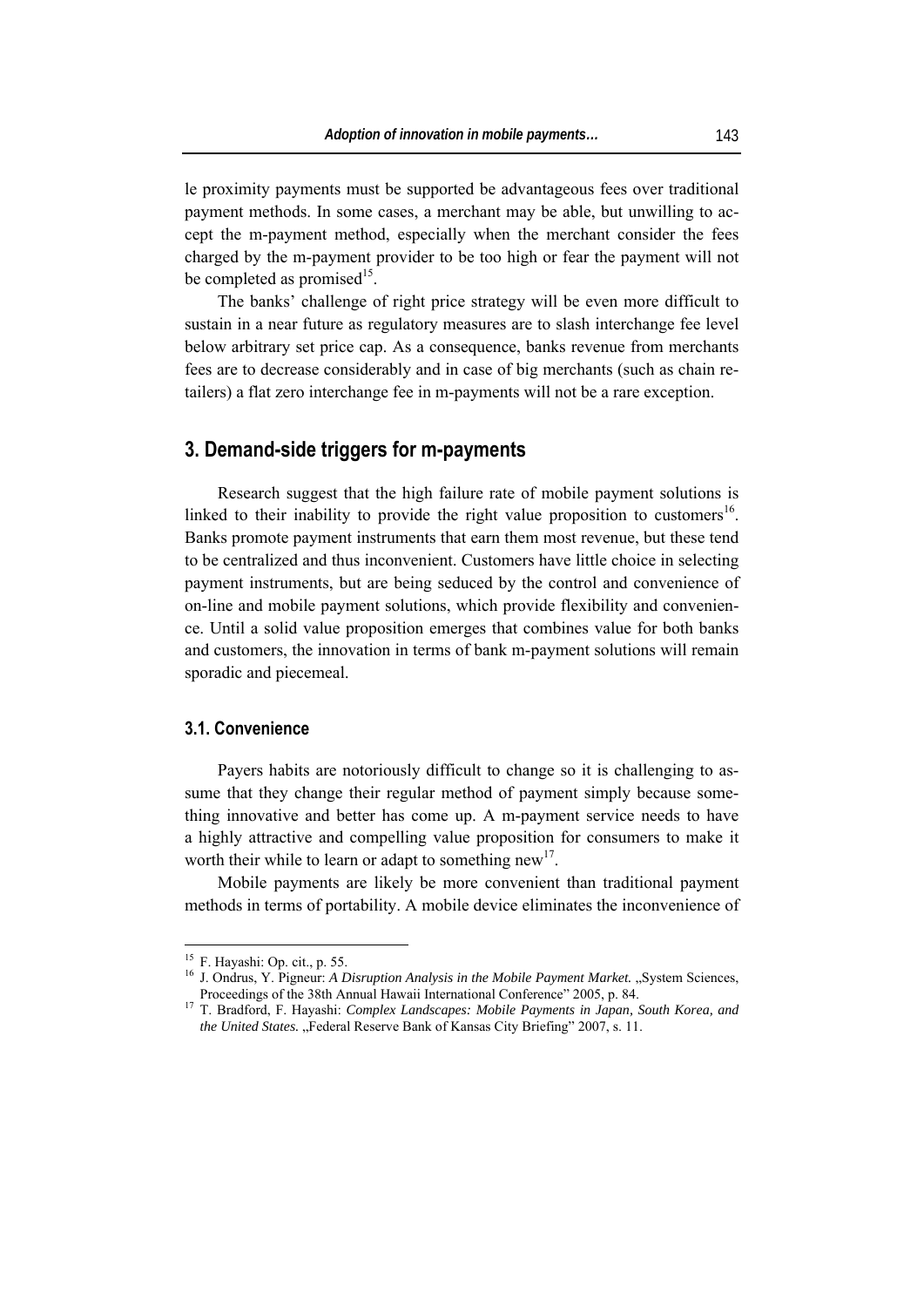carrying multiple plastic cards in a physical wallet by enabling consumers to link mobile payments to those card accounts. Because of this enhanced portability, consumers may have access to more card accounts than is feasible with plastic cards. These card accounts could include general purpose credit, debit, and prepaid cards, as well as private labels cards that entitle the user to rewards or discounts. Finally, to the extent mobile payments can be used for small value transactions, they will eliminate the inconvenience to consumers of carrying coins and currency<sup>18</sup>.

Another convenience advantage of mobile payment methods over traditional payment methods is flexibility. In addition to various card accounts, a mobile device can carry other payment methods, that allow the consumer to pay directly from a bank account through Automated Clearing House. Among a number of payment instruments loaded on the mobile device, consumers can choose a payment instrument that best fits a type of payment. Many consumers may want to fund payments from a debit card account or directly from a bank account for small value everyday purchases, or from a credit card account for occasional large value purchases. To maximize their rewards, some consumers also may want the option of paying with a merchant-specific card rather than a general purpose credit or debit card. Mobile payments can make it easier for consumers to choose among these options at the POS.

A final convenience advantage of mobile payments to consumers is faster transaction speed for certain types of purchases. With contactless payment methods, including contactless cards and NFC-based mobile payments, the consumer need only tap or wave the contactless device in front of a reader to make a purchase. According to some estimates, this method of payment can be 15 seconds to 30 seconds faster than swiping a traditional card and signing the receipt or entering a  $PIN<sup>19</sup>$ . This small difference in transaction speed can be important in situations such as mass transit or highway toll gates where consumers need to move quickly through the checkout point. The main way mobile payments could be less convenient than traditional payments is that mobile payments could be difficult for some consumers to set up and learn to use. Compared with traditional payment methods, such as debit and credit cards, setting up mobile payments will require more informative steps.

 $18$  F. Hayashi: Op. cit., p. 43.

<sup>19</sup> M. Polasik, J. Górka, G. Wilczewski, J. Kunkowski, K. Przenajkowska, N. Tetkowska: *Time Efficiency of Point-of-Sale Payment Methods: The Empirical Results for Cash, Cards and Mobile Payments.* "Cards and Mobile Payments" 2011, p. 20.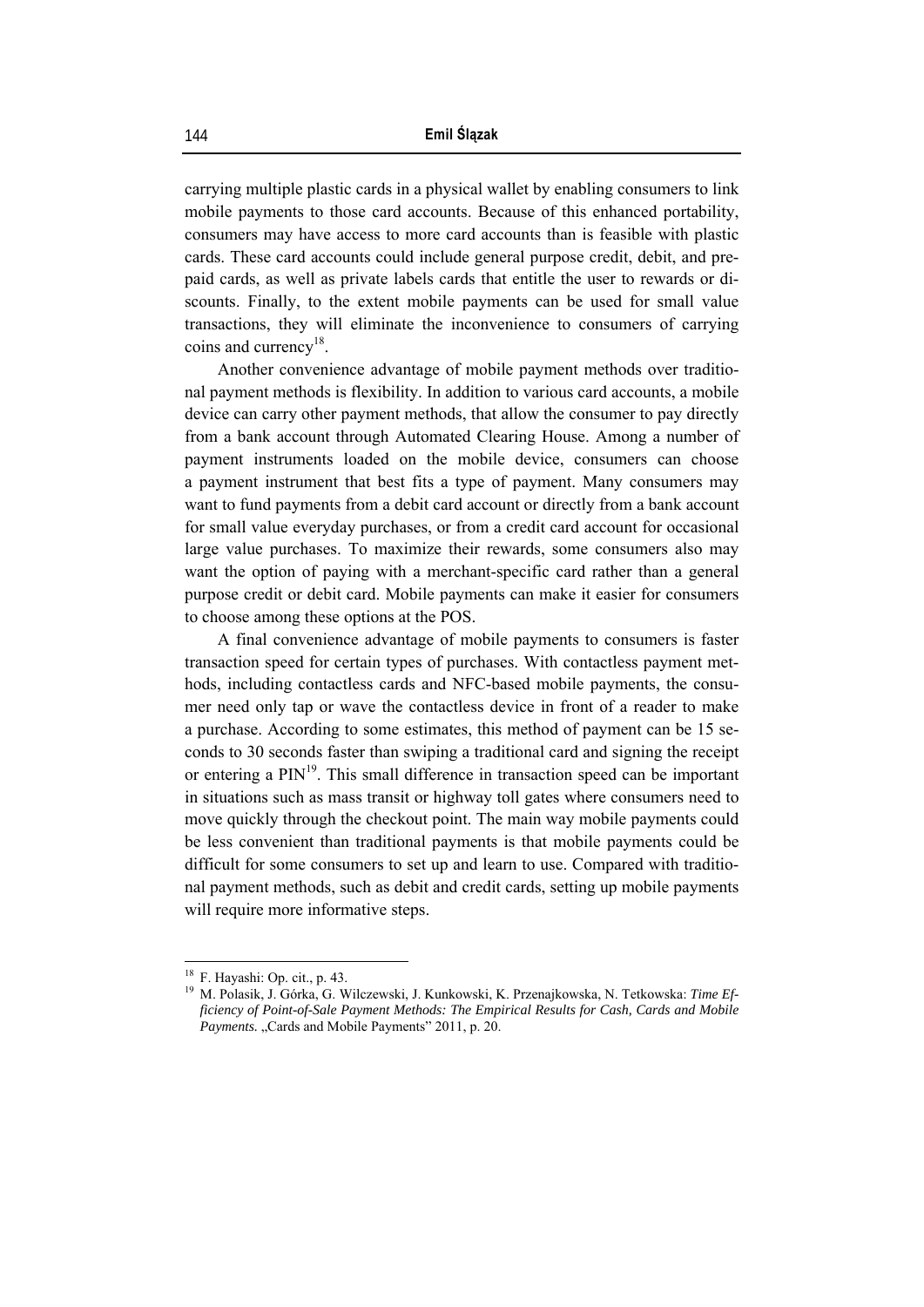Consumers usually need to download a mobile payment application and put multiple accounts into the application. They also need to devote time and effort to learning how to use the application. However, these setup and learning processes are likely to be much less burdensome for some consumers than others. In particular, younger consumers familiar with the technology of mobile devices may find it easy to learn how to use mobile payments. Indeed, for such consumers, downloading a mobile payment application and putting a payment account in the application may be faster and less burdensome than waiting for the delivery of physical devices, such as plastic cards or checkbooks. Consumer surveys have found that overall convenience and ease of use are primary reasons cited by consumers for using a particular payment instrument, while speed and ease of setting up an instrument are less important<sup>20</sup>.

#### **3.2. Valued-added services**

Mobile payments enable consumers to replace their physical wallet, which is usually clustered with cash, coins and all sorts of loyalty cards, receipts, business cards, with a more convenient digital solution on their mobile phone. This sort of convenience renders the former obsolete and is driving interest and acceptance of innovative solutions as a large number of consumers already made the switch to a digital version of their wallet.

Various additional 'value added services' can be integrated in mobile payment solutions. Currently, the most successful mobile payment initiatives offer merchants with at least one of them. Integrating a mix of value added services in a mobile payment solution radically increases the chances of success. Merchants are ready to pay premium prices for services that can increase in-store traffic and average turnover per user, but not for just another payment method that only replaces existing ones.

Value added services come in different flavors to cover different needs and enable different types of transactions. Below some examples of value added services are highlighted in mobile payment initiatives currently available in the market:

1. Loyalty, rewards programs – Integrating loyalty solutions in mobile payments, companies have been exploiting the technology included in mobile phones to replace loyalty management solutions such as punch-cards and reward points.

2. Coupons, special offers – similarly to tickets, various other products can be redeemed by using a mobile phone as a presentment method. For example,

 $20$  F. Hayashi: Op. cit., p. s. 56.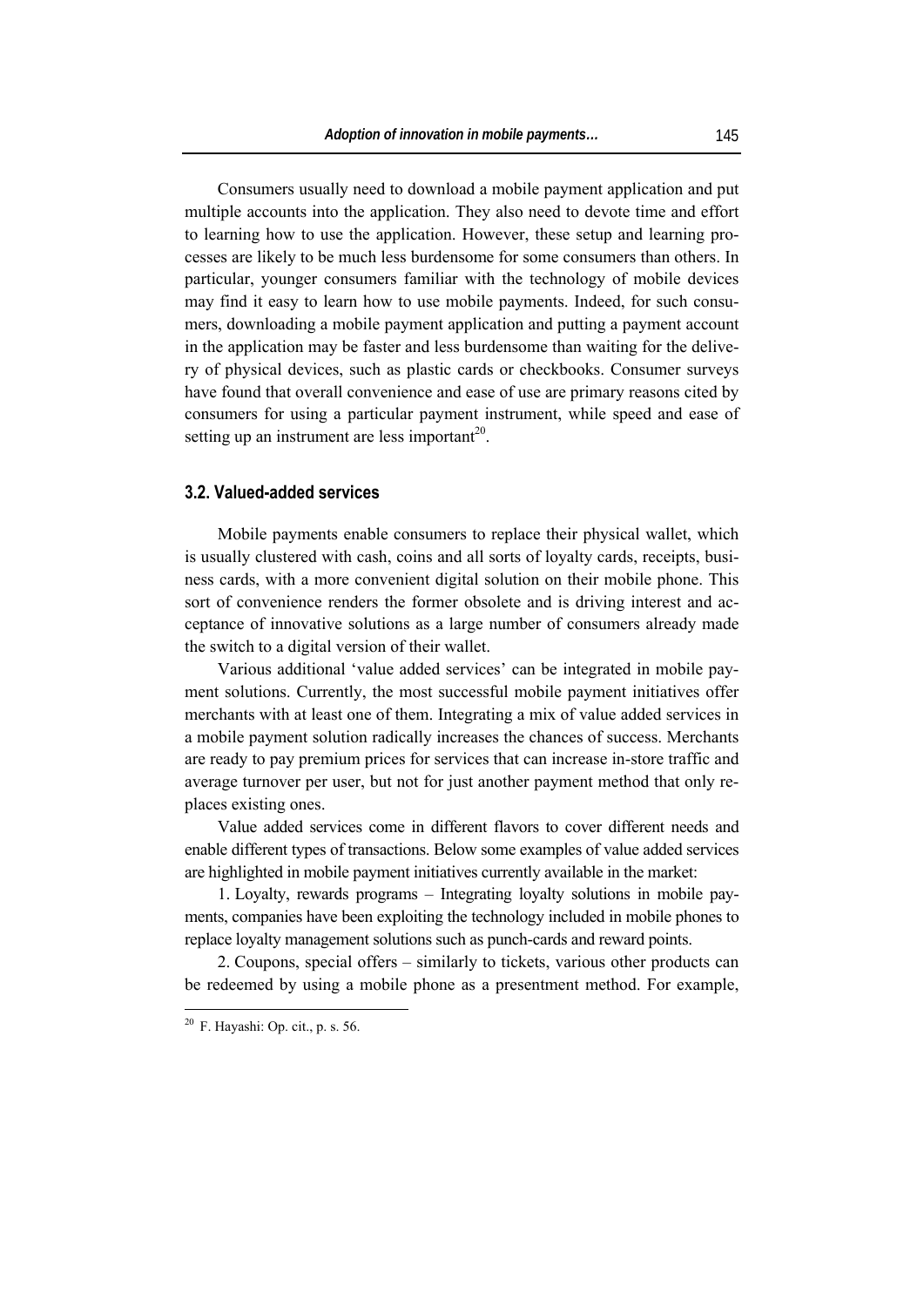coupons and offers can be bought or stored in mobile devices and then shown at the point of sale to be converted in the actual discount or product associated with them. By including these services in a mobile payment proposition, merchants can better manage their campaigns and reconcile the redeemed offers with the relative payments.

3. Ticketing – mobile devices are often used to pay and receive digital content and store purchased material such as music and ticket passes on the go. Not only using a mobile device is convenient to browse and purchase, for example, movie tickets but it is often used to present these passes at the door to be granted access. The advantages of those solutions have also been adopted by the airline industry, that ever more often allows passengers to store their plane tickets as emails displayed on their phones. In particular countries, especially in Asia, mobile devices are used to store public transport tickets that can be then used via the contactless technologies widely available in those countries<sup>21</sup>.

Full integration with value added services seems conditional for the success of a mobile payment solution among merchants as retailers are interested in mobile payments, as they allow a much deeper interaction with clients and buying behavior patterns.

## **3.3. Security**

Mobile payments have the potential to significantly reduce the likelihood of fraudulent POS transactions. One way is by facilitating dynamic authentication of the transaction at the point of sale. For card payments, authentication has traditionally relied on static data, such as a card account number, expiration date, PIN, or signature. Such data does not change from transaction to transaction. If intercepted by a criminal, static data can be used to make fraudulent payments. In contrast, a chip embedded in a mobile device can enable dynamic authentication, in which data unique to each transaction is used to authenticate the payment device. Data of this type cannot be used to make fraudulent transactions, even if intercepted by a criminal<sup>22</sup>.

Mobile payments are especially suited to dynamic authentication. The reason is that NFC-equipped mobile phones will have the necessary chip, and NFC-enabled merchant terminals will be able to communicate with the chip to perform dynamic authentication. It is important to note, however, that dynamic authentication is po-

<sup>&</sup>lt;sup>21</sup> A. Longoni, M. Gâza: Report Mobile Payments 2013. "Innopay", p. 26.

<sup>&</sup>lt;sup>22</sup> P. Andreev, N. Pliskin, S. Rafaeli: *Drivers and Inhibitors of Mobile-Payment Adoption by Smartphone Users.* "International Journal of E-Business Research" 2012, Vol. 8(3), p. 50-55.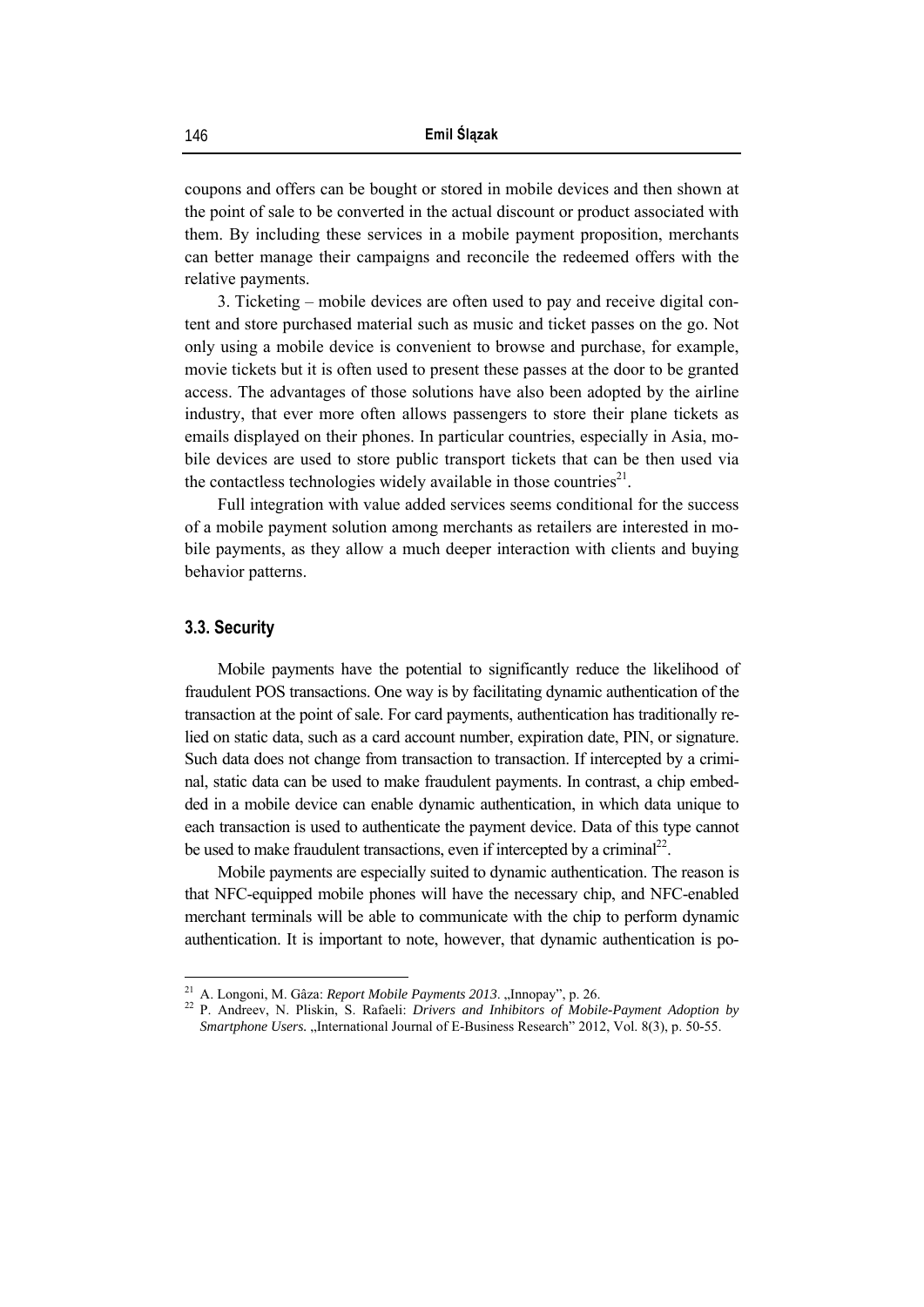ssible with other payment methods. The required chip can be installed on a plastic card, as is common in other countries. A second way mobile payments could reduce the likelihood of fraudulent transactions is through password protection of the mobile phone and of the mobile payment application on the phone. Such password protection provides an extra layer of security that does not exist when consumers use plastic cards to make payments. Advances in mobile technology may also enable new forms of authentication, such as facial recognition<sup>23</sup>.

While mobile payments have the potential to reduce the likelihood of fraud, such benefits will be realized only if mobile devices are protected from malicious software and hacking attacks. In order to fully exploit the convenience of mobile payments, consumers may store large amounts of sensitive payment information on their mobile phones. The concentration of such information in a single place may pose a greater risk of theft by criminals than when consumers carry cash, checks, and plastic cards in their wallets. Although payment information stolen from a phone could not be used to make payments that rely on dynamic authentication, that information might be used for other types of fraudulent payments. Stolen information might be used to make unauthorized transactions with magnetic stripe cards or unauthorized transfers from a consumer's bank account through the ACH network. Avoiding such information theft will require strong security for mobile applications, operating systems, and hardware. It will also require a commitment by consumers to update their systems and applications.

# **Conclusions**

 $\overline{a}$ 

The attempt to identify supply and demand-side triggers for mobile payments gives grounds for some conclusions. The convenience advantage of mobile payments derives from the ability to link a mobile phone to a wide variety of cards and other payment instruments. On this background, the m-payments can be genuinely integrated into mobile banking services. The greater control over finances and spending comes from the ability to check account balances prior to making purchases and receive alerts when spending reaches designated thresholds.

However, in the near term, limited merchant acceptance is most likely to discourage consumer adoption especially in term of highly potential NFC system because NFC-enabled terminals are costly. Over the longer term, however, the current low rate of merchant mobile payments acceptance may be overcome to-

<sup>23</sup> J. Xu, T. Pan, L. Zheng: *Design and Implementation of High Security Mobile Payment System. In Communication Systems and Network Technologies.* "International Conference" 2012, p. 493-497.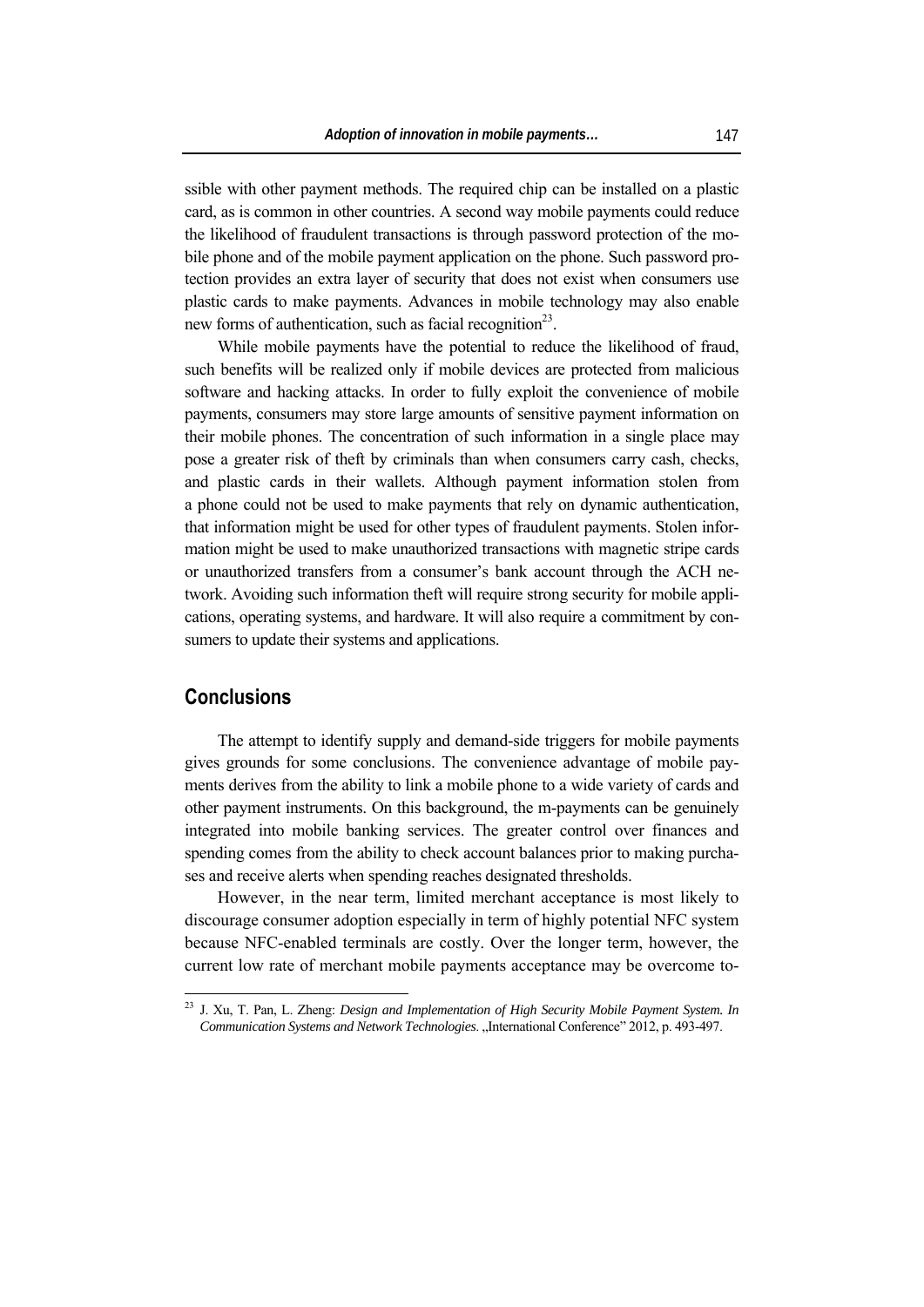gether with an active deployment of chip-based proximity payment cards and more streamlined mobile ecosystem.

Although mobile payments have the potential to be less vulnerable to fraud than traditional payments, uncertainty about security could slow consumer adoption. NFC technology can be used for dynamic authentication of mobile payments, making consumers' payment information harder to steal. Mobile payments can significantly increase the ability of consumers to receive value added services as targeted ads and promotions. However, it raises the unsolved question of the scope of privacy infringement. Migration of payments towards mobile devices will take place at different paces in local markets but it cannot be halted.

As the consequence more active and collaborative steps of the banking sector are need to allow banks stay as important player in Red Queen's race in the m-payment market.

# **References**

- Andreev P., Pliskin N., Rafaeli S.: *Drivers and Inhibitors of Mobile-Payment Adoption by Smartphone Users.* "International Journal of E-Business Research" 2012, Vol. 8(3).
- Au Y.A., Kauffman R.J.: *The Economics of Mobile Payments: Understanding Stakeholder Issues for an Emerging Financial Technology Application.* "Electronic Commerce Research and Applications" 2008, Vol. 7(2).
- Bradford T., Hayashi F.: *Complex Landscapes: Mobile Payments in Japan, South Korea, and the United States.* "Federal Reserve Bank of Kansas City Briefing" 2007.
- Carton F., Hedman J., Damsgaard J., Tan K.T., McCarthy J.B.: *Framework for Mobile Payments Integration.* "Electronic Journal of Information Systems Evaluation" 2012, Vol. 15(1).
- Chandra S., Srivastava S.C., Theng Y.-L.: *Evaluating the Role of Trust in Consumer Adoption of Mobile Payment Systems: An Empirical Analysis*. "Communications of the Association for Information Systems" 2010, Vol. 27.
- Dahlberg T., Mallat N., Ondrus J., Zmijewska A.: *Past, Present and Future of Mobile*  Payments Research: A Literature Review. "Electronic Commerce Research and Applications" 2008, Vol. 7(2).
- Gerpott T.J., Kornmeier K.: *Determinants of Customer Acceptance of Mobile Payment Systems*. "International Journal of Electronic Finance" 2009, Vol. 3.
- Hayashi F.: Mobile Payments: What's in it for Consumers? "Economic Review" 2012.
- Kauffman R.J.: *The Economics of Mobile Payments: Understanding Stakeholder Issues for an Emerging Financial Technology Application.* Electronic Commerce Research and Applications 2008, 7(2).
- Kim C., Mirusmonov M., Lee I.: *An Empirical Examination of Factors Influencing the Intention to use Mobile Payment.* "Computers in Human Behavior" 2010, No. 26(3).